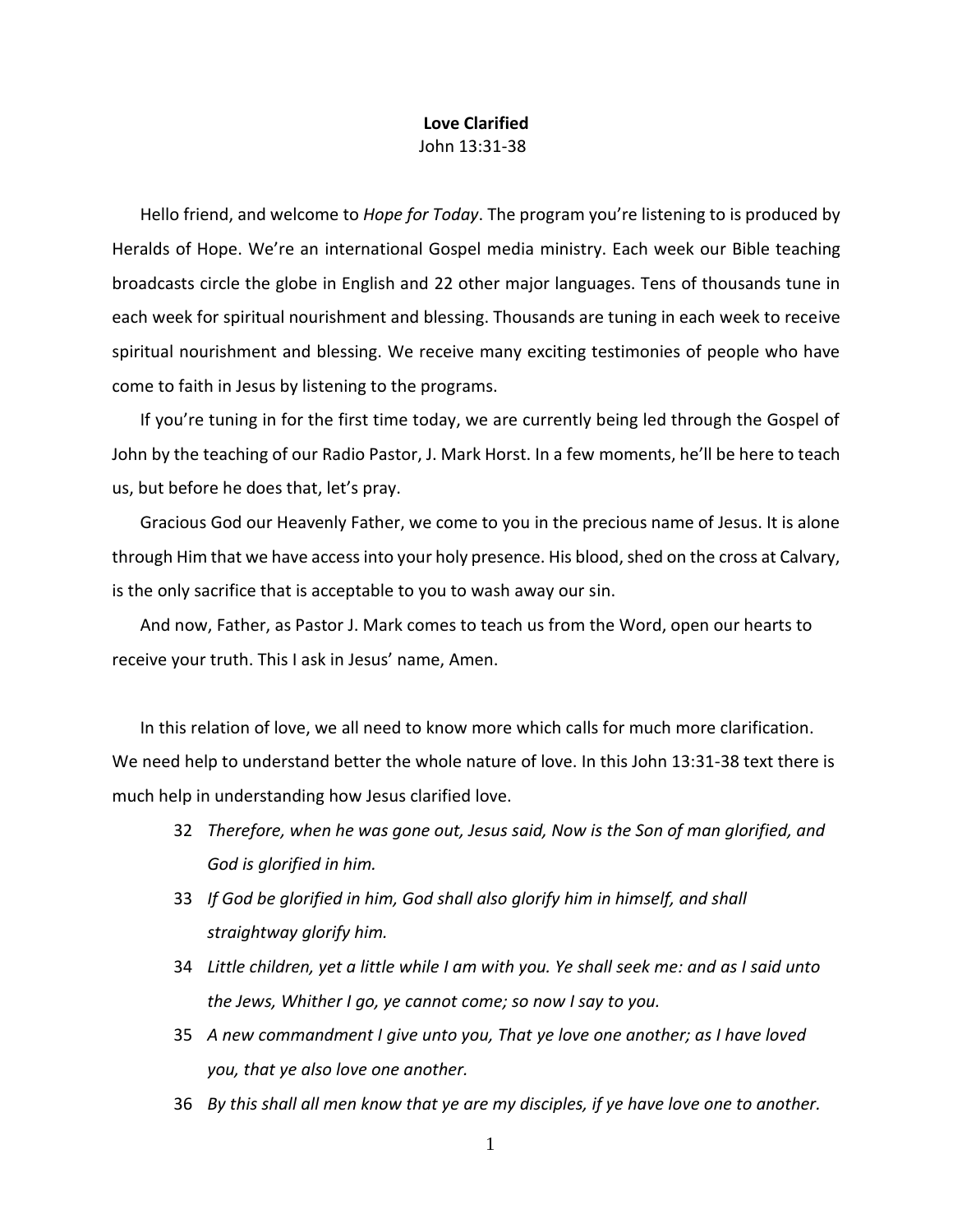- 37 *Simon Peter said unto him, Lord, whither goest thou? Jesus answered him, Whither I go, thou canst not follow me now; but thou shalt follow me afterwards.*
- 38 *Peter said unto him, Lord, why cannot I follow thee now? I will lay down my life for thy sake.*
- 39 *Jesus answered him, Wilt thou lay down thy life for my sake? verily, verily, I say unto thee, The cock shall not crow, till thou hast denied me thrice.*

My friend, with these words Jesus defined the several AREAS where love must be clarified.

The need arises in **The Area of Conflict**.

The opening words of this text are these: "Then, when he had left." The reference is to Judas who had gone to finish his negotiations with the high priest to betray Jesus for thirty pieces of silver. Satan had entered into him, and Judas became a tool of Satan.

On other occasions Jesus had cast out demons and released the one who was in bondage to that demon or demons. This time Satan took so complete control of Judas that there seemed to be something of a release after he left, because then Jesus said, "Now, the Son of man is glorified. And God will glorify Him very shortly." God will do it.

There is the area of conflict where love must be clarified. You see, it appears as though Jesus was distressed, oppressed, by the fact that Satan had taken over one of His disciples. It was not until he had gone that Jesus could say, "Now is the Son of man glorified.

Then He further said to the disciples, "I am going away, and you cannot come." There was a kind of conflict as well, between where He was going and where the disciples would be. We must somehow respect that difference, "You cannot come". But we must know what the conflict is and we must keep our love clear. Conflict is one area calling for love to be clarified.

## The need is found in **The Area of Conformity**.

Jesus said, "I am giving you a new commandment. I want you to love one another as I have loved you." I am quite certain there must have been a difference. Jesus was presenting to them

2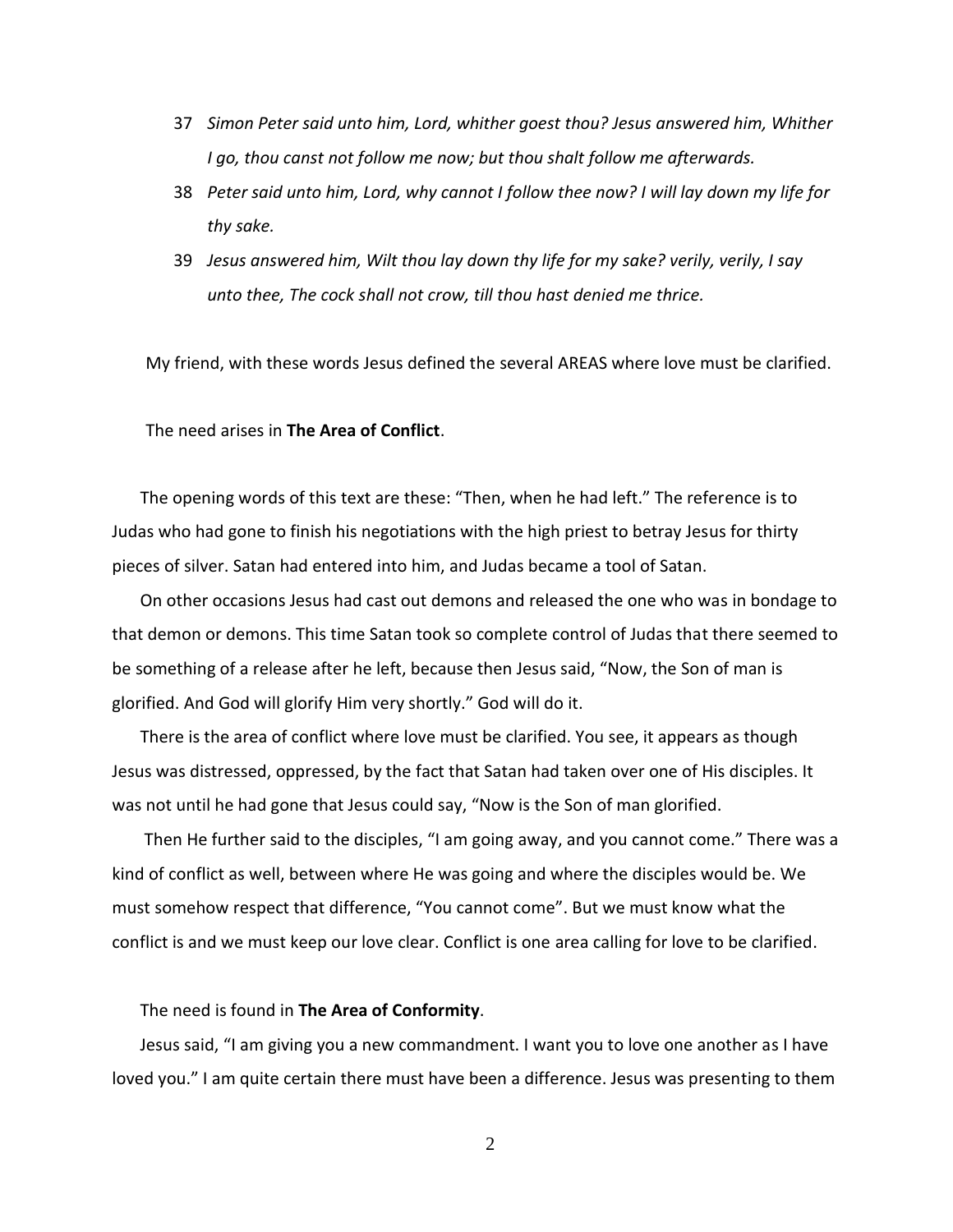a much higher level of love than they had ever experienced among themselves. He had demonstrated it, exemplified it, and symbolized it in this chapter when He washed their feet and then said to them, "What I have done to you, you ought to do to each other."

In the light of His actions, He said to them, "A new commandment I am giving you, that you love one another as I have loved you." He then explained the result, that such love would create a new condition. All men would then know they were His disciples because of the love that they had for one another.

I apologize, I confess before God that too many Christian people have not lived up to the ideal that Jesus gave them. It has been a scandal that professed disciples have not loved each other like Jesus had loved us. Here is the area of conformity, conforming our love to be like His love. Our love needs to be clear. It is really not possible to have this kind of love until one is truly His disciple. That is the area of conformity, to be like Him because we belong to Him.

## The proof of that love is expressed in **The Area of Commitment**.

Jesus said, "You can't go now." Peter said, "Well, why can I not go now? Where are you going?" Jesus answered, "You can't come now but you will come later on." And then Peter had a tremendous aspiration. He said, "Why can't I come now? I will lay down my life for thy sake."

Oh, what an aspiration that was for Peter! But Jesus gave Him a sober, solemn revelation: "The cock shall not crow until you have denied me three times." Peter had just said, "I will lay down my life for Thy sake." Jesus responded, "You will? Here's what you really will do, you will deny me three times." Well, Peter had quite an aspiration, but his aspiration evaporated when Jesus told him what he would really be doing.

In the area of commitment, my friend, our love needs to be clear, absolutely clear. Our frailty often breaks out and we find that we can't do what we would like to. That was Peter's problem in the area of commitment.

Thus, Jesus clarified love in three areas: conflict with the enemy, conformity to the Lord, and commitment to loyalty.

I urge you, my friend, to find such love in Jesus.

3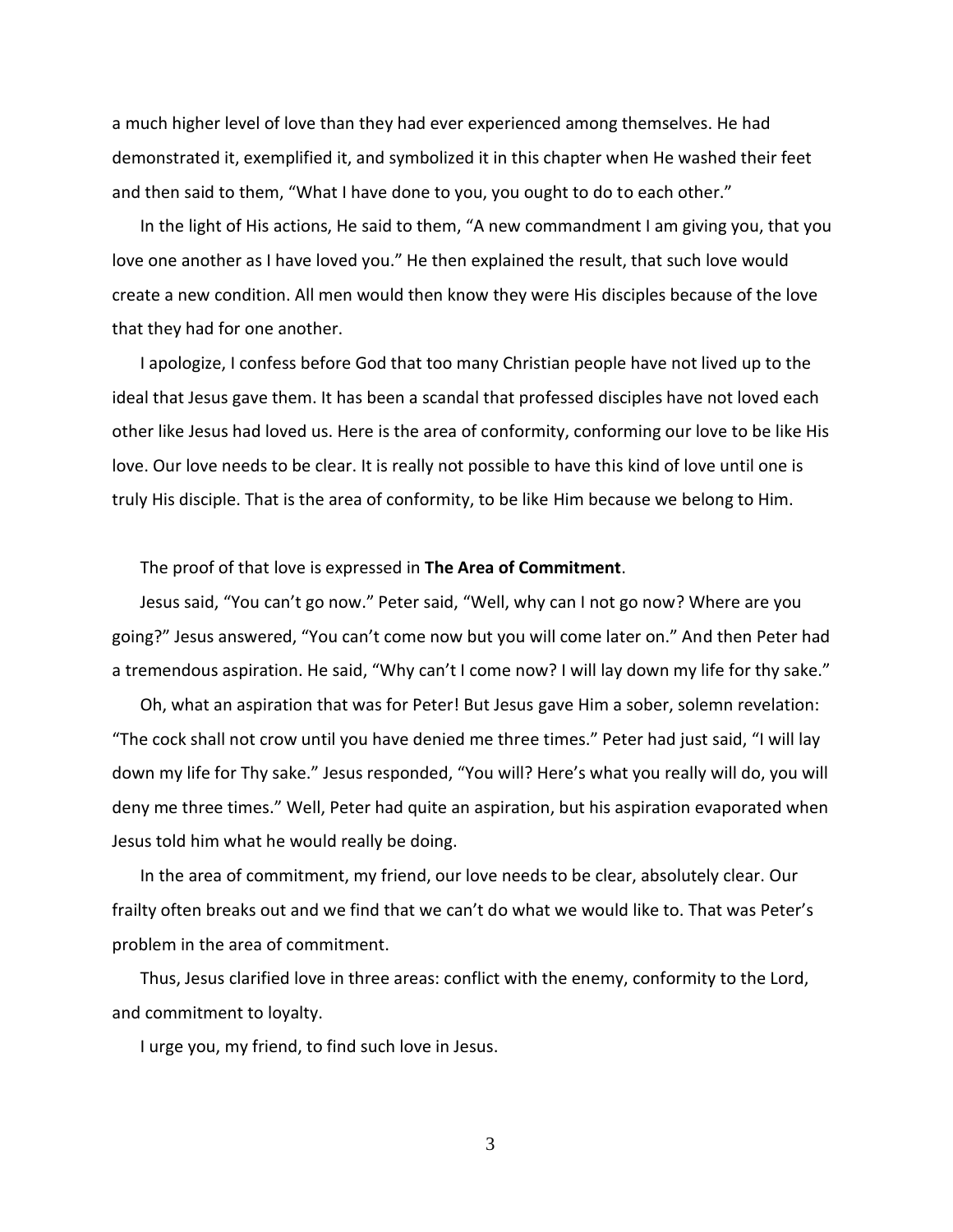We have just finished our study from John chapter 13. The titles from this chapter have been Love Symbolized, Love Exemplified, Love Petrified and today's Love Clarified. Obviously, the theme has been love. This theme more than any other is what sets the teaching of Jesus apart.

Jesus is our example, and we strive to love like Jesus. More than any other single factor His love is what sets Jesus apart, first how he taught us to love and second how he showed us love. Here we are about 2,000 years later and there are literally millions who would die for him because His love has changed their life. I hope this love has also changed your life.

Today we learned that we should love each other like He loved us. When we love each other with love like this, those who don't know Him will be drawn to Him. Sacrificial love is powerful, and all of us long for relationships where such love is practiced. Unfortunately, many times, we fail and our love is imperfect. When our love is imperfect, we can depend on His perfect love for forgiveness. As we experience His forgiveness, it motivates us. We want to show others that love to others and love like He loved us. Through our imperfections and in our brokenness His love is shines through. This is the love that is so amazing and so attractive!

There is another aspect of His love worth thinking about. This teaching was and continues to be revolutionary. It is found in Matt 5, Jesus said, "*But I say to you, love your enemies, bless those who curse you, do good to those who hate you, and pray for those who spitefully use you and persecute you."* Imagine hearing this for the first time. How is this possible? Why would anyone do this? Jesus, are you serious? Yet this is exactly what Jesus did. He showed us clearly how to live like this. This is extreme. He did not say don't fight, instead he asks us to fight with love. Put away the guns, put away the bombs, forget the fists and harsh words. Try loving your enemy. This is what Jesus taught. Talk about revolutionary!

We hope you have enjoyed these topics on love. Let's make it our goal to become like Jesus in our love, in our love for God and in our love for each other. As you model His love, those around you will notice and want what you have. This is awesome, Love the lost into His church. God bless you has you model Jesus revolutionary teaching on love.

My friend, was this teaching helpful? If you'd like a copy, either in print or on an audio CD, just contact us and ask for it by the title. Or log onto our website ……

4